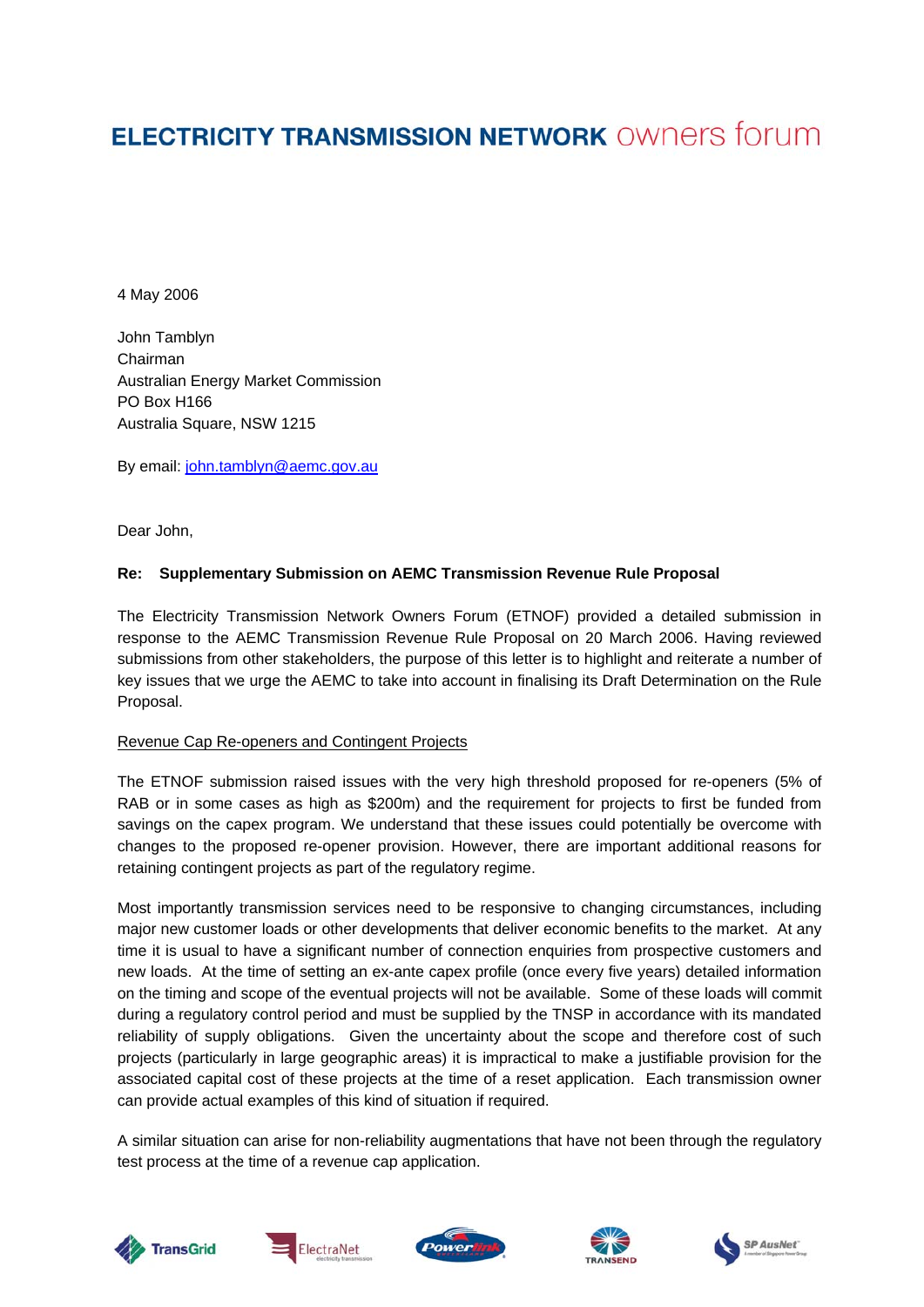For example the Annual National Transmission Statement contains a number of possible future interconnection upgrades that may not pass the regulatory test at the time of any given revenue cap review but which may come to fruition during the subsequent regulatory control period. At our recent meeting with AEMC staff the potential QNI upgrade was cited as an example of this kind of project. The most recent upgrade of the Snowy to Victoria transmission capability would have been another example, but for the ex-post assessment regime that prevailed at the time.

In both cases it is in the interests of consumers that required transmission augmentations are not delayed because of commercial considerations of the relevant transmission owner arising from the regulatory incentive framework.

The regulatory framework should also allow a transmission network owner to meet its mandated obligations in a timely manner. Pre-consideration of projects through the contingent projects framework will assist with such timeliness.

A further reason for retaining the contingent projects framework is that at the time of a reset application, projects can be readily identified as being outside the main capital expenditure allowance. During a regulatory period a transmission owner will likely need to vary the projects actually implemented compared with their application, making it very difficult to distinguish between new requirements and those provided in the ex-ante capital expenditure allowance. This will be particularly problematic where capex forecasts are based on a probabilistic assessment of projects, making a direct comparison impossible. Pre-identification of contingent projects at the time of the revenue determination is essential in a probabilistic capex assessment.

An arrangement that requires a transmission network owner to fund this type of project from efficiency gains made elsewhere provides a dysfunctional incentive in that efficiency gains will inevitably be lost when an additional load has to be supplied. This requirement should be removed.

In summary, a contingent projects regime (a modified form of the model in the SRP) operating in tandem with the re-opener mechanism would address the problems outlined above and enhance the NEM Objective.

## Ex-post Prudence Review

As discussed in the ETNOF submission, there is no justification for allowing the option of an ex-post prudence review for capital projects subject to the proposed ex-ante incentive. However, we now understand that a reason for the option of ex-post prudence review being included in the Rule Proposal was for regulatory assessment of projects not subject to the ex-ante incentive, i.e. those projects arising from a revenue cap reopening. We note too, that under the proposals in the ETNOF submission, the small number of contingent projects would not be included in the ex-ante incentive. Our conclusion is that, if an ex-post prudence review is to be retained, the Rules should explicitly limit its application to those projects not included in the main ex-ante incentive (i.e. those projects undertaken by way of the contingent projects or re-opener provisions).

As has been discussed with AEMC staff, a key consideration in relation to this matter is that having both an ex-ante framework and ex-post assessment creates a substantial administrative burden for the regulated businesses and the regulator. In an ex-post assessment framework, time consuming, forensic reviews are conducted 'after the event' but setting the original targets is relatively less resource intensive. In an ex-ante assessment framework the effort increases substantially at the time the ex-ante targets are established but the ex-post reviews are avoided. If both regimes operate together, a resource intensive process occurs at the start of the regulatory period to establish the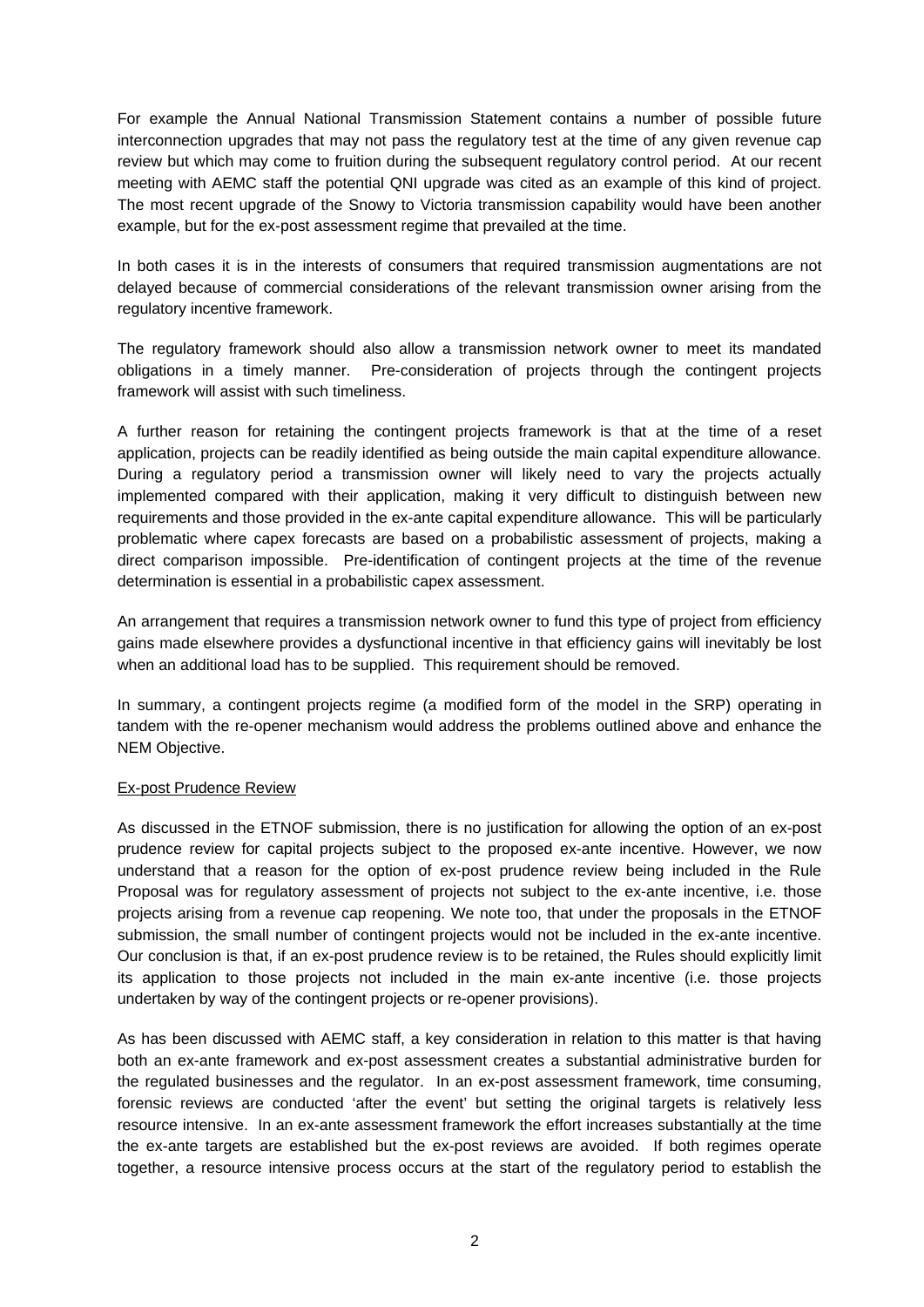targets and at the conclusion of the regulatory period. Because of this it is clearly preferable to have either an ex-ante incentive regime or ex-post assessment regime - not both.

## Expenditure 'Reasonable Estimate'

The ETNOF submission pointed out that the matters to which the AER is required to have regard to in assessing whether expenditure forecasts are 'reasonable' are overlapping, interrelated and contain matters of little or no relevance. In addition, these matters do not provide guidance on the weight to be applied to each factor. The submission argued that requiring the AER to have regard to such a list of factors is not regulatory best practice and that the list should be removed. However, if the AEMC considers that criteria are necessary, then the list needs to be reviewed and modified to ensure that the factors are additive and focus the AER on a fact based assessment rather than the ability to tradeoff various factors. The ETNOF submission includes reference to such a list of factors.

A central consideration is the value of adopting 'good electricity industry practice' as a reference point for factual assessments of the reasonableness of proposed ex-ante capex and opex targets. This has distinct practical advantages for the regulator in that it can rely on expert assessments of the processes used by a regulated business in formulating their cost estimates. For example, it can be used to eliminate or substantiate the adoption of particular technologies or levels of redundancy in technical specifications. It also gives formal status to relevant Australian and International technical standards applying to the electricity transmission sector. In summary, it provides the assessment processes normally commissioned by regulators with a meaningful reference point for the conduct of such assessments. Accordingly, the transmission owners have proposed using 'good electricity industry practice' as a key criterion for determining whether proposed capex or opex estimates are 'reasonable'.

# WACC

A key positive aspect of the Rule proposal is the greater certainty and stability provided by adopting the input parameters and methodologies set out in the SRP for the initial 5-year period, which are the product of extensive consultation. However, the AEMC has correctly identified the need to reconsider the 'A' benchmark credit rating that has been used by the ACCC to determine the cost of debt. State regulators routinely adopt a rating of 'BBB+' and even the AER's own expert advice suggests 'A-' is more appropriate than 'A'. ETNOF has commissioned Jeff Balchin of the Allen Consulting Group to analyse and prepare a response to the paper prepared for the AER by Martin Lally. Work to date indicates significant support for the AEMC's position to move away from the A benchmark credit rating. We expect to forward the ACG report to the AEMC in the week commencing 8 May 2006.

## Prescribed/Negotiable/Contestable Services

ETNOF welcomes the AEMC's acceptance that a "genuinely contestable service should not be subject to any form of price regulation, including a compulsory negotiate and arbitrate regime"<sup>[1](#page-2-0)</sup>.

Investments in the shared transmission network to meet mandated reliability of supply obligations and to deliver market benefits are regulated in all jurisdictions. New expansions between transmission and distribution are identified through joint planning (an obligation on both TNSPs and DNSPs in the NER) and the optimal solution is implemented. This includes both transmission shared network services and transmission connection services.

<span id="page-2-0"></span> $\overline{a}$  $1$  AEMC Initial Position Paper on the "definition of prescribed services and the delineation from negotiated services", 10 April 2006.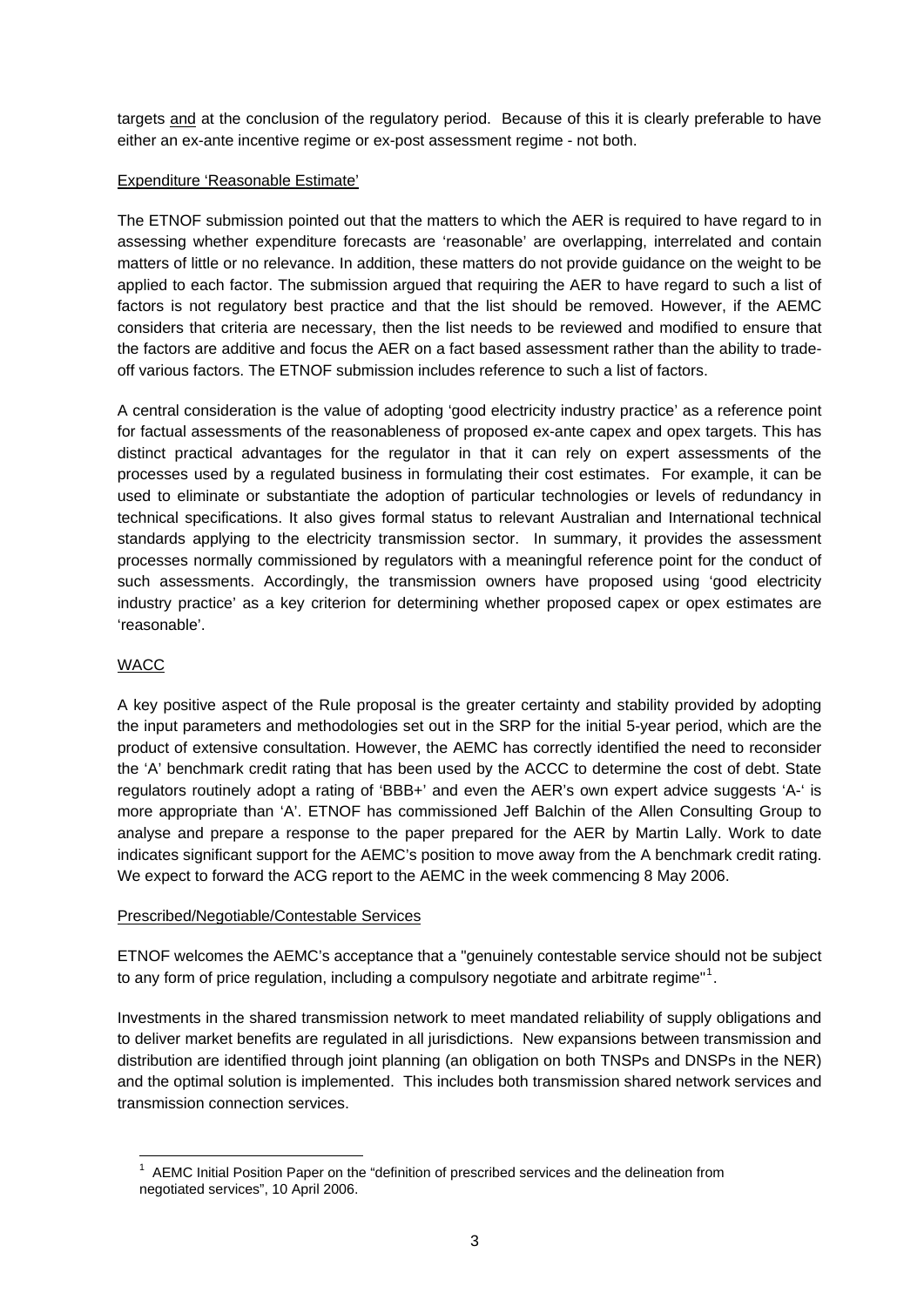The delineation between prescribed, negotiable and contestable services should be based on whether or not there are mandated obligations to provide those services. On this basis, connection services to distributors would remain prescribed services. This conclusion is consistent with points raised in the ETNOF submission, which questioned the merits of removing connection services to distributors from the definition of prescribed services.

In practical terms this appears to be the most sensible outcome. In reality connection assets between TNSPs and DNSPs form part of a wider shared network service to network users and, as such should be prescribed. Treating these connection services, which will be regulated by either the TNSP or DNSP regulator, as 'negotiated' services simply creates another process of regulation.

In contrast, where the decision to connect to the grid is discretionary, the connecting party (usually a generator or large electricity user) is free to choose who owns, develops and maintains those connection assets. Due to the different individual circumstances and commercial requirements of the connecting party, it is appropriate that these are contestable (non-regulated) services. Depending on the connection arrangement there will generally be some portion of the connection assets, which are not contestable due to their location or interaction with the transmission network. Applying the AEMC's proposed framework, these non-contestable assets would be provided under the negotiable services arrangements.

Since the start of the NEM, a large number of new connections have been established through direct negotiations with new generation or loads. In many instances these involve compressed timetables imposed by the connecting party. The appropriate framework is, therefore, one of commercial negotiation between the party requiring the services and parties able to provide such services. nnnnnnnnnnnnnnnnnnnnnnnnnnnnnnnnnnnnnnnnnnnnnnnnnnnnnnnnnnnnnnnnnnnnnnnnnnnnnnnnnnnnnnnnnnn nnnnnnnnnnnnnnnnnnnnnnnnnnnnnnnnnnnnnnnnnnnnnnnnnnnnnn [This information is subject to a claim of confidentiality]

In all cases there is some part of the connection arrangement that has been provided by the connection applicant, presumably procured on a contestable basis. Therefore, it does appear that more work may be needed to clarify the process for determining which sections of the connection services are contestable/negotiable/prescribed. Specifically the criteria and decision-making process, including who determines those services that are genuinely contestable, need to be clarified for application to a range of situations. ETNOF submissions have previously proposed that the AER be required to make this decision if requested to do so by one of the relevant parties.

Similarly, clarification is also required in relation to the services provided by the shared network and the ramifications on the revenue cap where the level and/or price of these shared network services are negotiated.

## Extent of Prescription in the Rules

ETNOF notes that the AER has responded to the AEMC questioning the level of prescription adopted in the draft Rule Proposal. A key theme in the AER's submission is the potential limitation on its ability to respond to the individual circumstances of each business. In contrast, ETNOF believes that the approach taken by the AEMC offers a significant advance in the regulatory regime<sup>[2](#page-3-0)</sup> Importantly, the draft Rule Proposal clarifies the principles of regulation, which will apply equally to all businesses providing regulated transmission services. This should not be in question. For detailed application to individual businesses, the draft Rule Proposal provides the opportunity for the AER to consider such matters in the establishment of regulatory guidelines, and ultimately in satisfying itself during individual regulatory revenue reviews. However, the regulatory principles and processes to be followed should

<span id="page-3-0"></span> 2 ETNOF submission in response to AEMC Draft Rule Proposal, March 2006.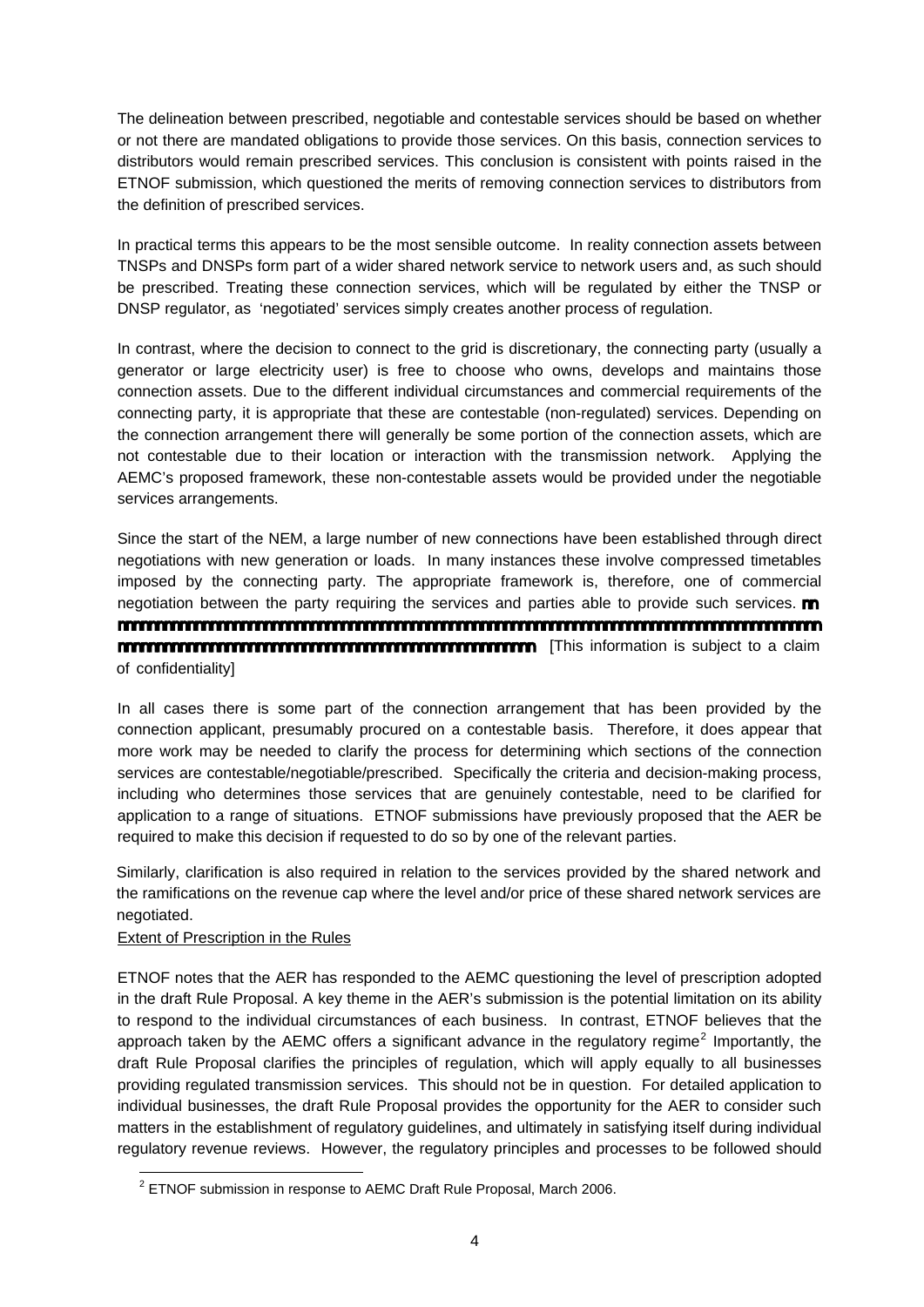be applicable and relevant in all cases. This level of clarity in the regime is appropriate and necessary.

## Balance of Incentives

ETNOF notes the AER's suggestion that the AEMC be mindful of maintaining the mix and balance of regulatory incentives. The provision of effective and compatible incentives is also important to TNOs. Our preliminary view is that the proposed incentive regime does not materially affect the current mix and balance.

To provide greater clarity in relation to the various and mix of incentives, transmission network owners suggested that the Rules clarify the purpose of the service target performance incentive scheme. For example the current arrangements (notionally subject to the 1% cap in most jurisdictions) are complementary to mandated service (reliability) standards that drive most transmission investment. As such they are intended to encourage efficient operating practices rather than impacting on investment decisions. This should be clarified in the Rules.

#### Market Objective

Some submissions to the AEMC expressed a generic concern that the changes proposed to the Rules have not been explained in terms of satisfying the market objective. The TNOs have by and large supported the draft Rule Proposal, and have been mindful of the need for the Rules governing transmission revenues to enhance the market objective.

The TNOs believe that the draft Rule Proposal incorporates changes, which directly respond to the market objective. These were highlighted in this context in the TNO submission on the AEMC Issues Paper, as follows:

- *1. "...the current Rules do not provide appropriate and unambiguous direction to the AER. Many of the current Rules are high-level principles that offer little guidance, contain contradictions and arguably also reduce the extent to which the new market objective clarifies the guidance to the AER".*
- *2. "The TNOs consider that carefully designed rule-based measures would enhance the discipline on the AER to make high-quality and timely decisions. In turn, this would provide benefits to all stakeholders, and thus promote the market objective. In summarising the key features of the necessary requirements for good regulatory decision making, the MCE Standing Committee of Officials recently observed (emphasis added):*

*Transparent, fair and reasonable decision-making that also produces economically efficient outcomes is a product of:* 

- *i. Strong institutional structure of the decision-makers: eg. AER member appointments and external policy accountabilities, internal management, public reporting requirements and financial accountabilities;*
- ii. Role clarity for decision-makers within the energy sector via the statutory conferral of *functions and powers;*
- *iii. Clear and effective procedural and consultative requirements in the NEL and the NE Rules and in the Gas Pipelines Access Regime as to how the decision-makers will perform their economic functions;*